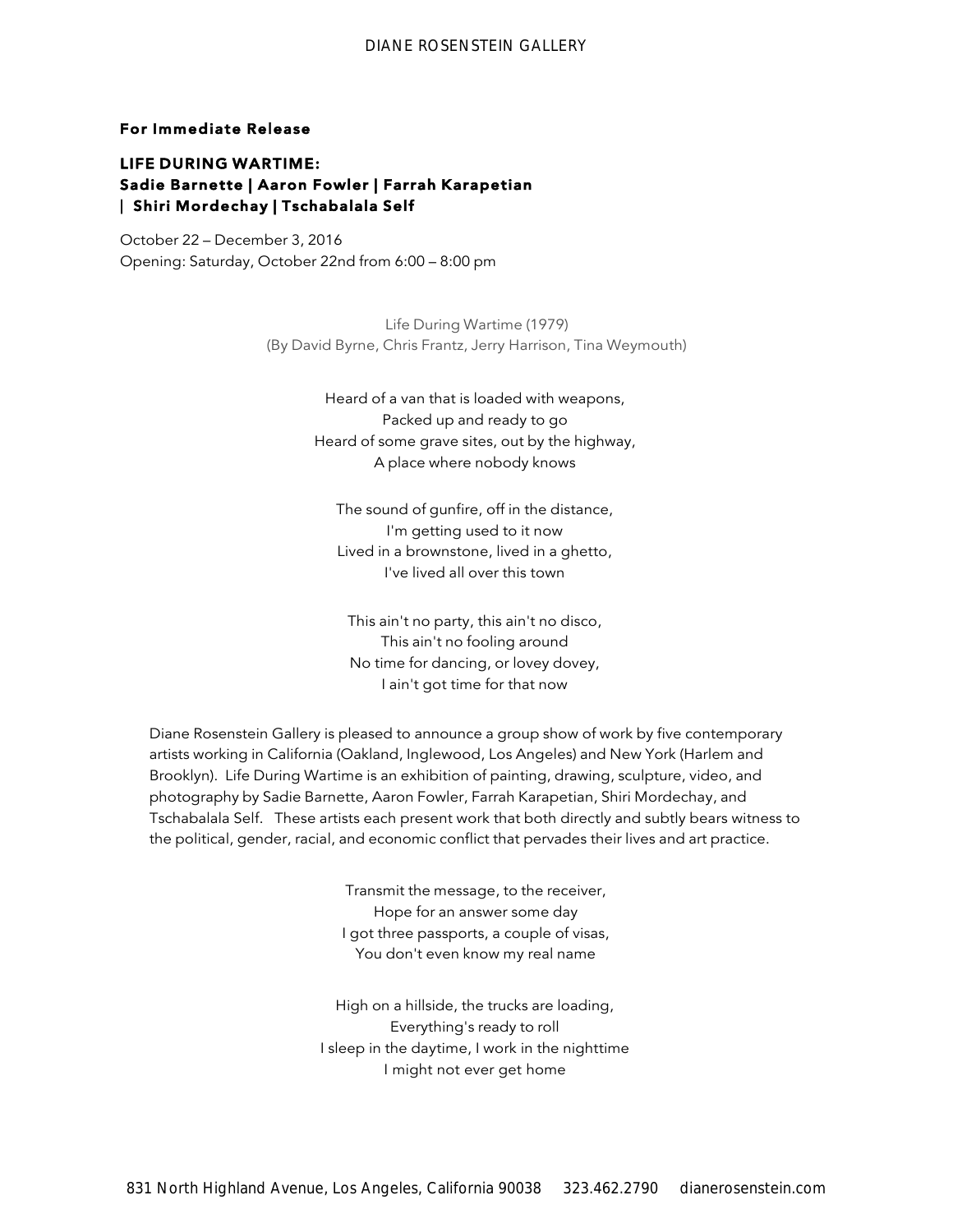Sadie Barnette, who lives and work in Oakland, CA, recently completed a year as Artist-in-Residence at The Studio Museum in Harlem. Barnette's work deals in the currency of subculture coding, magical realism, The Everyday and transcendence. Whether working in photography, drawing, collage, or large-scale installations, she turns her attention toward unexpected locations of identity construction, family histories, celebration and resistance. She creates visual compositions that engage a hybrid aesthetic of minimalism and density, using text, glitter and found objects to demonstrate the necessity for poetry and abstraction in urban life and the power of the personal as political. Barnette will create a site-specific installation in the gallery that includes collage, photography, and sculpture.

> This ain't no party, this ain't no disco, This ain't no fooling around This ain't no Mudd Club, or C. B. G. B., I ain't got time for that now

Heard about Houston? Heard about Detroit? Heard about Pittsburgh, P. A.? You oughta know not to stand by the window Somebody see you up there

Aaron Fowler was born and raised in St. Louis, and currently lives and works in Harlem and Inglewood, CA. Fowler creates mixed-media assemblage-paintings that depict his experiences and the lives of his family and friends in both a personal narrative and an epic journey through contemporary America. This exhibition includes "Trust + Respect = Love (Eric)," 2016, a new work from his ongoing series of "Money Bags".

> I got some groceries, some peanut butter, To last a couple of days But I ain't got no speakers, ain't got no headphones, Ain't got no records to play

Why stay in college? Why go to night school? Gonna be different this time Can't write a letter, can't send no postcard, I ain't got time for that now

Tschabalala Self is a painter who grew up in Harlem, and currently lives in New Haven, CT. Her recent work is concerned with the iconographic significance of the Black female body in contemporary culture. These portraits and tableaus explore the emotional, physical and psychological impact of the Black female body as icon. In this exhibition, "Pussyfoot" is a painting composed of various materials and assemblage. The work's subjects, a woman and her cat, are built from fabric and linen. The female protagonist is articulated with color pencil, acrylic paint and stuffing. Both characters equally participate in the dynamics of the painting; however, the primary subject is the woman, who embodies the attributes of both subjects. She appears delicate and mischievous, however there is uncanniness to her being.

> Trouble in transit, got through the roadblock, We blended in with the crowd We got computers, we're tapping phone lines, I know that that ain't allowed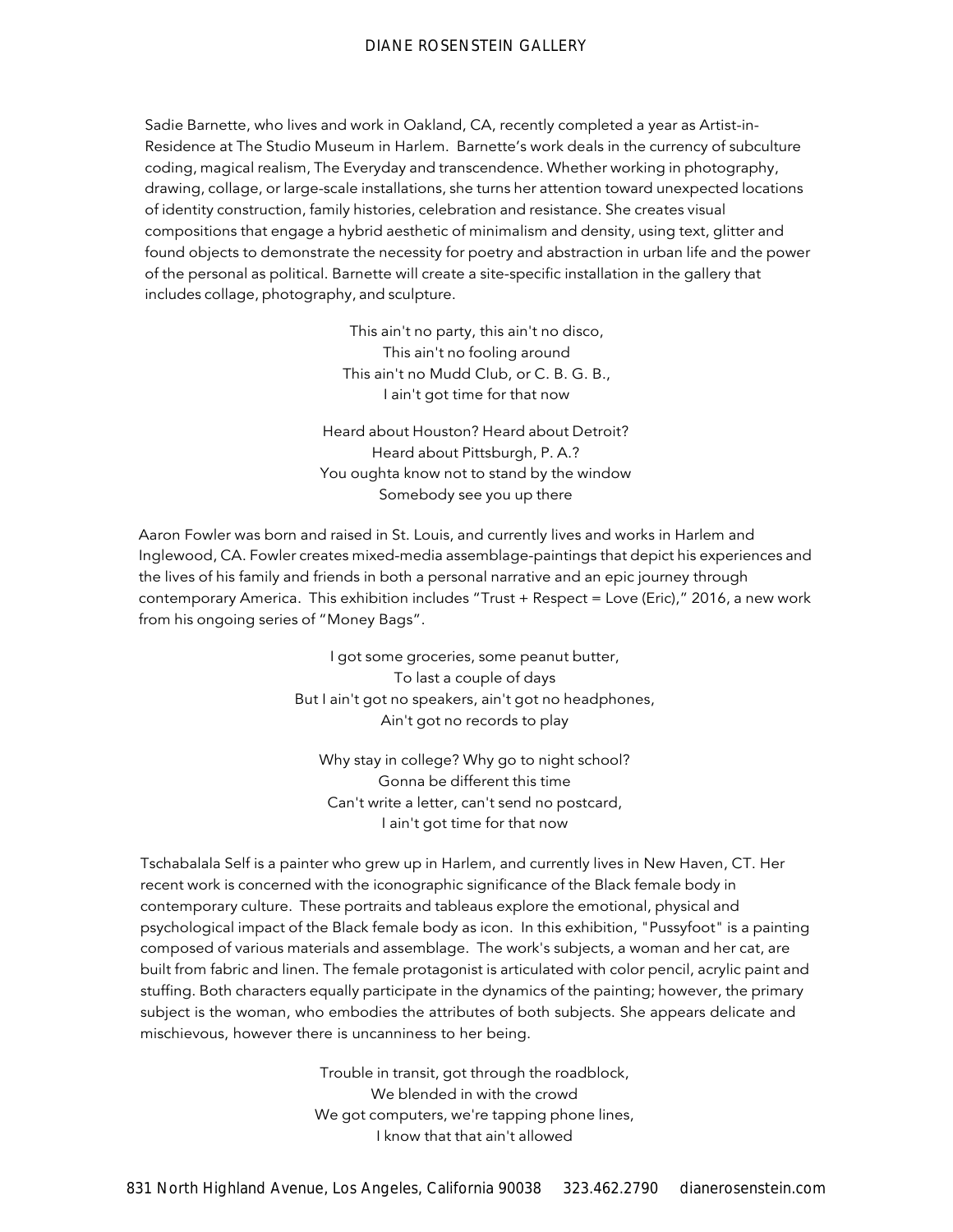Farrah Karapetian, who lives and works in Los Angeles, is an artist who makes photography physical. Her methods incorporate sculptural and performative means of achieving imagery that refigures the medium of photography around bodily experience. Karapetian presents three works from different periods of her production, each of which was motivated by narratives around migration and the will to cross borders. "Stowaway", 2009, is a large-scale silver gelatin photogram in which she devised a way to depict the images produced at the US Mexican border when cargo trucks are X-Rayed for illegal freight. The "Souvenirs", 2009, are five chromogenic photograms rendered from a fragment of the Berlin Wall. "Moving Relief, Pacific," 2016, is a single-channel video of one of the artist's signature "sculptural negatives" – a life vest cast in orange ice – melting into the ocean until only its black straps twist and curl into the current.

> We dress like students, we dress like housewives, Or in a suit and a tie I changed my hairstyle, so many times now, I don't know what I look like!

You make me shiver, I feel so tender, We make a pretty good team Don't get exhausted, I'll do some driving, You ought to get you some sleep

Shiri Mordechay, who was born in Israel and raised in Nigeria, now lives and works in Brooklyn, New York. Working primarily with ink, acrylic, and paper, Shiri Mordechay creates lush figurative and active landscapes that live in the margin between painting and sculpture. Her work invites the viewer to experience a state of mind dominated by emotions rooted in fear and flight. Her monumental new installation - "Tempest in a Tea Cup (storm)" - enfolds the novelistic elements of "Alice In Wonderland" with Gericault's "The Raft Of The Medusa". The viewer is seduced into experiencing a world of roaming predators driven by their survival instincts. In opposition, there is an element of seduction in the work, which is both vivid and magnetic. The work is an invitation to experience a broad spectrum of contradictory instincts.

> Burned all my notebooks, what good are notebooks? They won't help me survive My chest is aching, burns like a furnace,

> > The burning keeps me alive

This ain't no party, this ain't no disco, This ain't no fooling around This ain't no Mudd Club, or C. B. G. B., I ain't got time for that now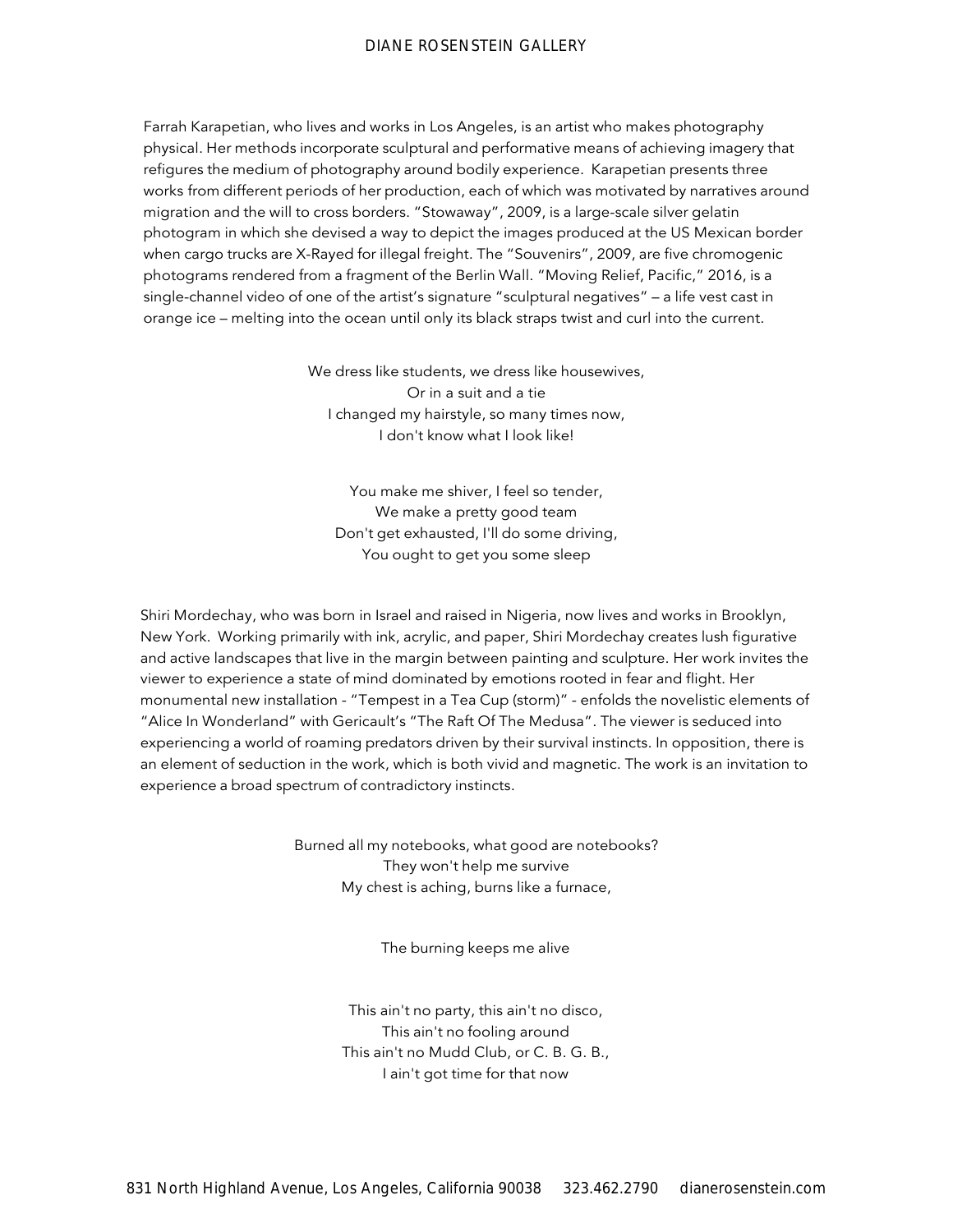Life During Wartime is on view from October 22 – December 3, 2016

SADIE BARNETTE (USA, b.1984) is from Oakland, California. She received her BFA from CalArts and her Masters in Visual Arts from the University of California, San Diego. Barnette recently completed a year as Artist-in-Residence at The Studio Museum in Harlem. She has shown her work in venues including Charlie James Gallery, The Mistake Room, Self Help Graphics, and Papillion in Los Angeles; Ever Gold Projects in San Francisco; Studio Museum in Harlem; and Goodman Gallery in Johannesburg, South Africa. Commissions for public works include projects for UCSD's Thurgood Marshall College and for New York's WNYC public radio. Named as one of the "Black Artists: 30 Contemporary Art Makers Under 40 You Should Know" by the Huffington Post, Barnette has been featured in The New York Times, SFAQ (San Francisco Arts Quarterly), The Los Angeles Times, Artnet News and Art Forum. Her work is in the permanent collections of museums such as The Pérez Art Museum, Cornell Fine Arts Museum and The Studio Museum in Harlem.

AARON FOWLER (USA, b. 1988) received his BFA from the Pennsylvania Academy of Fine Arts, Philadelphia, PA (2011) and his MFA from Yale University School of Art, New Haven, CT (2014). Exhibitions include *Do You See Me?,* Diggs Gallery, Winston-Salem State University, Winston- Salem, NC, *Tough Love* (solo), Beeler Gallery, Columbus College of Art & Design, Columbus, OH (2016), *Blessings On Blessings* (solo), Diane Rosenstein, Los Angeles, CA, and *A Constellation* (Curated by Amanda Hunt), The Studio Museum In Harlem, NY (2015-2016). He is a recipient of the Rema Hort Mann 2015 Emerging Artist (NY) grant and was an artist-in- residence at the Skowhegan School of Painting & Sculpture (2014). Aaron Fowler lives and works in Los Angeles and Harlem.

FARRAH KARAPETIAN (USA, b. 1978) was born in Marin, CA, and received a BA from Yale and an MFA from the University of California Los Angeles. Upcoming exhibitions include *A Matter of Memory*, George Eastman Museum, Rochester, NY (2016); and *The Shape of Things*, Houston Center for Photography, Houston, TX (2016). Her work is included in the collection of the San Francisco Museum of Modern Art and the Los Angeles County Museum of Art, and is illustrated in Charlotte Cotton's Photography is Magic (Aperture 2015). Karapetian was the curator of Unsparing Quality (2014) and the associate curator of *The Black Mirror* (curated by James Welling and Diane Rosenstein) both at Diane Rosenstein Gallery (2013). The artist lives and works in Los Angeles, CA.

**SHIRI MORDECHAY** (Israel, b. 1974) Mordechay was born in Israel and raised in Nigeria, she received her BFA from the San Francisco Art Institute and an MFA from School of Visual Arts in New York. Solo exhibitions include *Serpents of the Rainbow*, Alter Space, San Francisco (2014), Pneuma Pleats, Honor Fraser Gallery, Los Angeles (2010) and The Mole (curated by Daniele Ugolini and Gabriele Tinti) Vanvitelliana, Ancona, Italy (with Raymond Pettibon, Marcel Dzama, and Arlen Austin) in 2008. The artist lives and works in Brooklyn, New York.

TSCHABALALA SELF (USA, b. 1990) received her BA from Bard College, Annandale-on-Hudson, NY (2012) and her MFA from the Yale School of Art, New Haven, CT (2015). Self is a painter and printmaker, born and raised in Harlem, New York. Recent solo exhibitions *Out of Body*, at Thierry Goldberg Gallery, NY and *Tropicana* (The Cabin LA, Los Angeles, CA) both in 2015. She was included in *A Shape That Stands Up*, Art + Practice (organized by Jamillah James), *Protuberence*, LA><ART, Los Angeles; *A Constellation* (Curated by Amanda Hunt) at The Studio Museum in Harlem (2015), Perfect Day, Roberts & Tilton, Los Angeles, *The New New*, Diane Rosenstein Gallery (2015) and *A Being in The World*, Salon 94 Bowery, New York. Ms. Self lives and works in New York City.